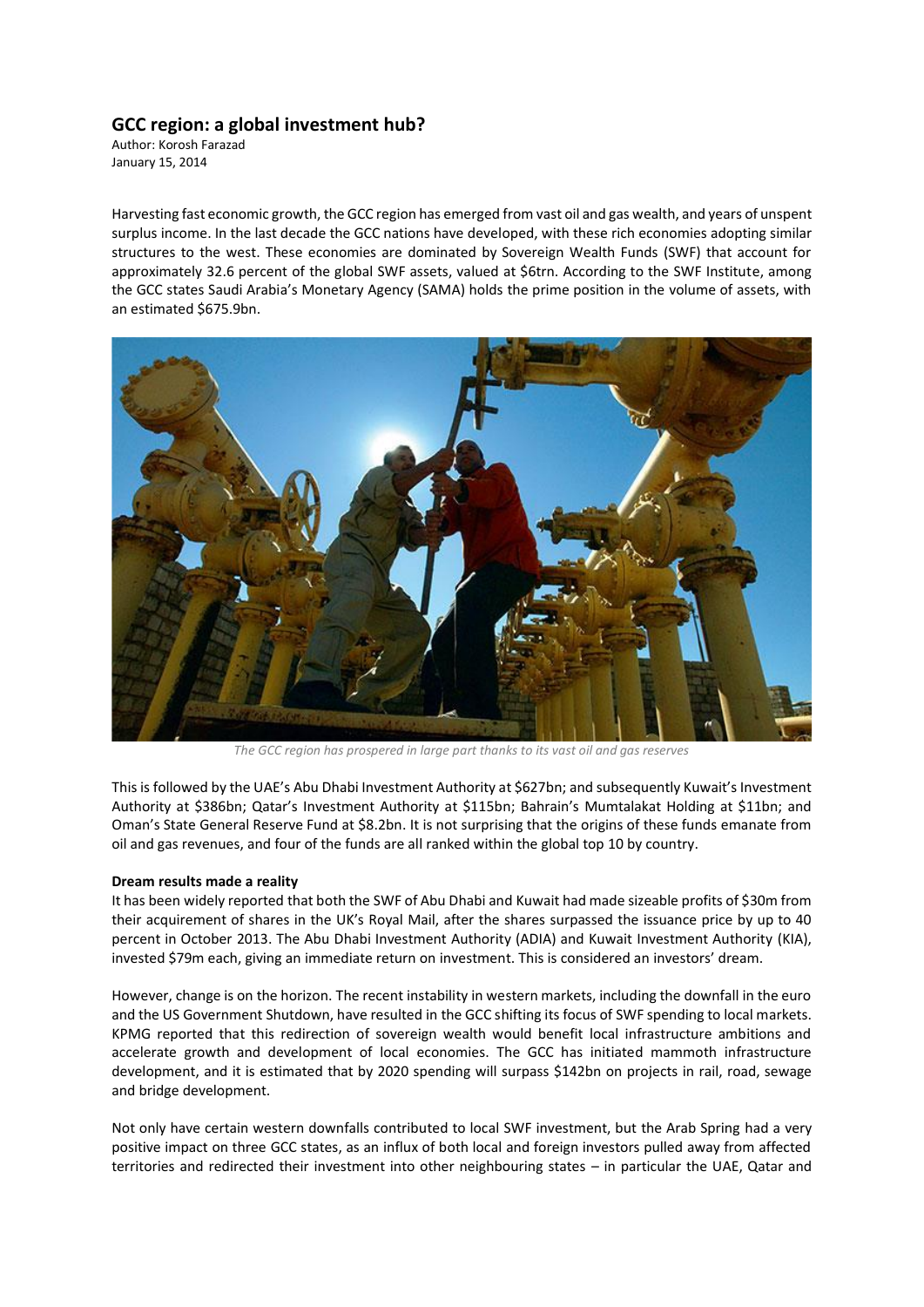Saudi Arabia. This has resulted in property cash buyers in cities such as Dubai creating a rise in property prices, which in turn has resulted in mixed reactions over whether another property boom is imminent or avoidable.

## **Investing to recoup**



Despite speculation that office vacancy rates in Dubai are above 40 percent, Dubai International Financial Centre (DIFC) made headlines as it announced a further AED15bn in expansion over the next 10 years. The attraction of tax free wholly owned entities and being an independent jurisdiction with DIFC laws and regulations written in English and defaulting to English law in the event of ambiguity are all key sellers.

Standard Chartered Bank is one of many to be based in the DIFC area as it moved into a purpose built \$140m building. Looking onwards we can expect to see the GCC develop its domestic growth and increase income. Saudi Arabia remains in pole position as the largest Arab exporter, having exported goods and services in the region of \$410bn in 2012, accounting for 28 percent of the international total Arab Exports (see Fig. 1).

However, the banking sector raises concerns in regards to shortterm stability, as one major issue is the absence of regulated credit agencies. For the last decade both international and local banks have been lending aggressively to consumers without any credit history data.

The UAE proposes to introduce the first credit bureau agent – known as Al Etihad Credit Bureau – by 2015. The UAE Central Bank has been actively working with top banking industry representatives, led by the UAE Banking Federation (UBF) to execute this project. Once fully operational, it is predicted lending may be at a standstill for up to 12 months, as the banks will be gathering data on the borrowers and their repayment habits. Consumers acquiring up to four credit cards from different lenders, and the absence of credit checks, has historically fuelled a debt driven society. The use of Post Dated cheques has also caused more moral harm to the economies. Central Banks in the GCC are all actively working to overcome these hurdles. As their economies grow, naturally the banking system requires increased sophistication, however, the west has not given a positive model in regards to banking practices and ethics.

The rise in domestic lending in Saudi Arabia has been evident in the last few years. In both the first and second quarter of 2012 it added \$22.78bn in credit, compared to the whole of 2011, which saw \$23.96bn. The local banks have immensely benefited from a retail-spending spree. According to SAMA data, an average of \$14.39bn was withdrawn from Saudi ATM's on a monthly basis over the summer of 2012. The government is determined to heavily develop infrastructure and housing projects.

This will create a national boom for the local financial services sector and the banks will exhibit steady growth in the coming years. With this opportunity, Farazad Investments has the ability to attract institutional lenders to invest into these safe haven economies, as the risk of default is minimal as consumer demand is high. The UAE has experienced an over saturated banking industry, as more than 50 local and international banks compete in being the best in retail commercial and investment banking to a population of only eight million. This has impacted negatively on international banks that have cut losses and retreated. In September, Barclays announced plans to sell its retail bank operation in the UAE, as foreign banks cannot compete against cash rich local rivals. The exit of such high profile banks are attractive to local ones, as they are able to increase their retail portfolio – Barclays is not the first UK bank to fall victim. In 2010 the Royal Bank of Scotland retail operations was bought by Abu Dhabi Commercial Bank in a \$100m deal. Not only are local lenders on the lookout for buyouts, but international banks such as HSBC Holdings bought Lloyds Banking Group's onshore retail, corporate and commercial banking operations in the UAE.

## **Making sacrifices for longevity**